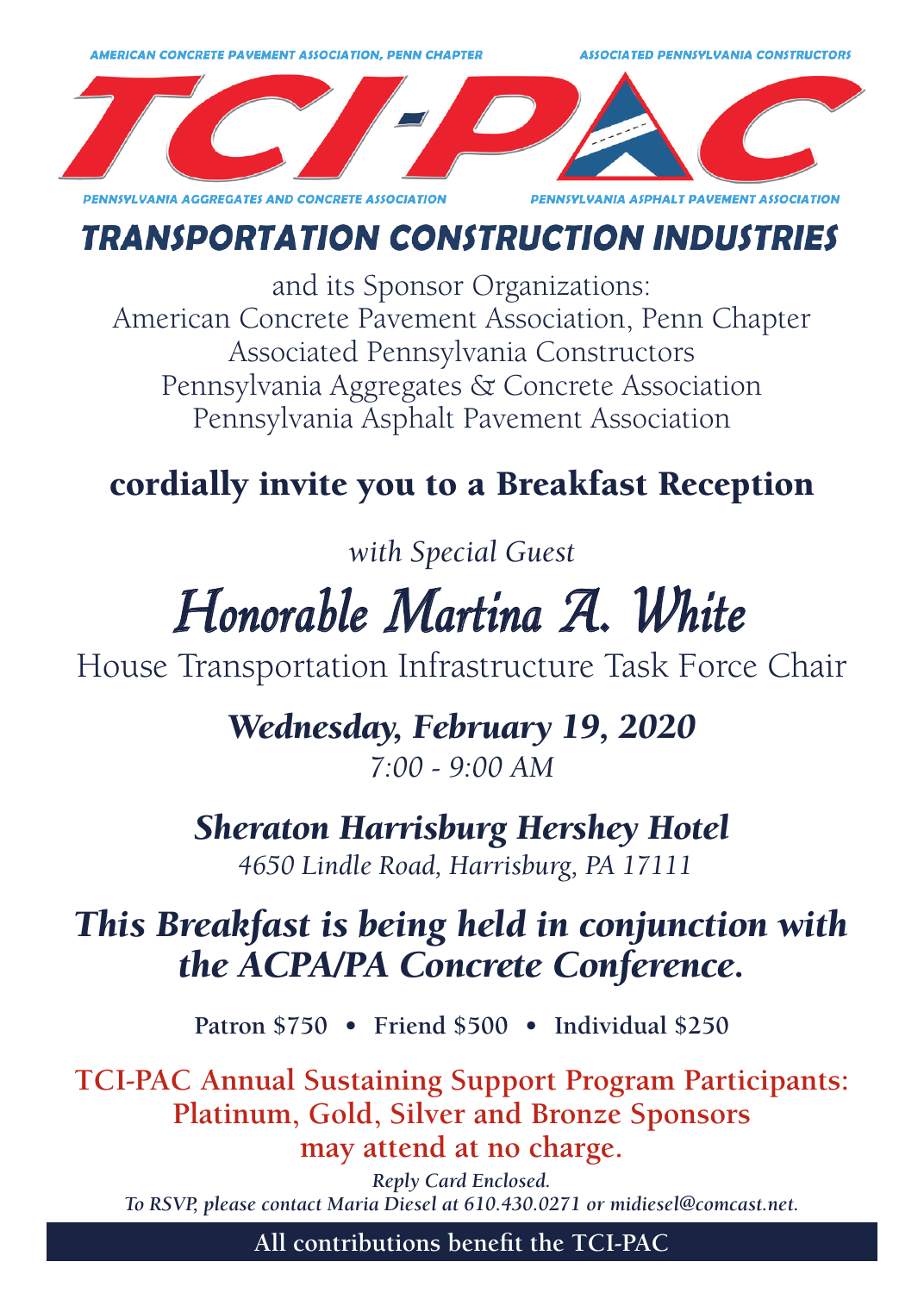## TCI-PAC Annual Sustaining Support Program Participants

## *PLATINUM SPONSORS*

James J. Anderson Construction Company, Inc. Cleveland Brothers Drydene Performance Products & PPC Lubricants Inc. J.D. Eckman, Inc. H&K Group, Inc. Glenn O. Hawbaker, Inc. New Enterprise Stone & Lime Co., Inc. Northeast Prestressed Products LLC PennStress Swank Construction Company LLC

#### *GOLD SPONSORS*

Grannas Bros. Stone & Asphalt Co., Inc. IUOE Local 66 Loftus Construction, Inc. Allan Myers LP Trumbull Corporation Warden Asphalt Company

### *SILVER SPONSORS*

AIA American Insurance Administrators, LLC Heim Construction Co. Lindy Paving Pennsy Supply, Inc. Road-Con, Inc. Rohrer's Incorporated Suit-Kote Corporation Susquehanna Valley Construction Corporation T.Y. Lin International Wagman Heavy Civil

#### *BRONZE SPONSORS*

AECOM Golden Triangle Construction Co., Inc. Gulisek Construction LLC Hempt Bros., Inc. High Companies Highway Equipment & Supply Company HRI, Inc. Jilco, Inc. Kriger Construction, Inc. Kuharchik Construction, Inc. L.S. Lee, Inc. McCormick Taylor McNees Wallace & Nurick LLC Mekis Construction Corporation Nyleve Bridge Corporation Plum Contracting, Inc. RBP Consulting RETTEW PAC Stephenson Equipment, Inc. Traffic Planning and Design, Inc. *List at the time of printing.*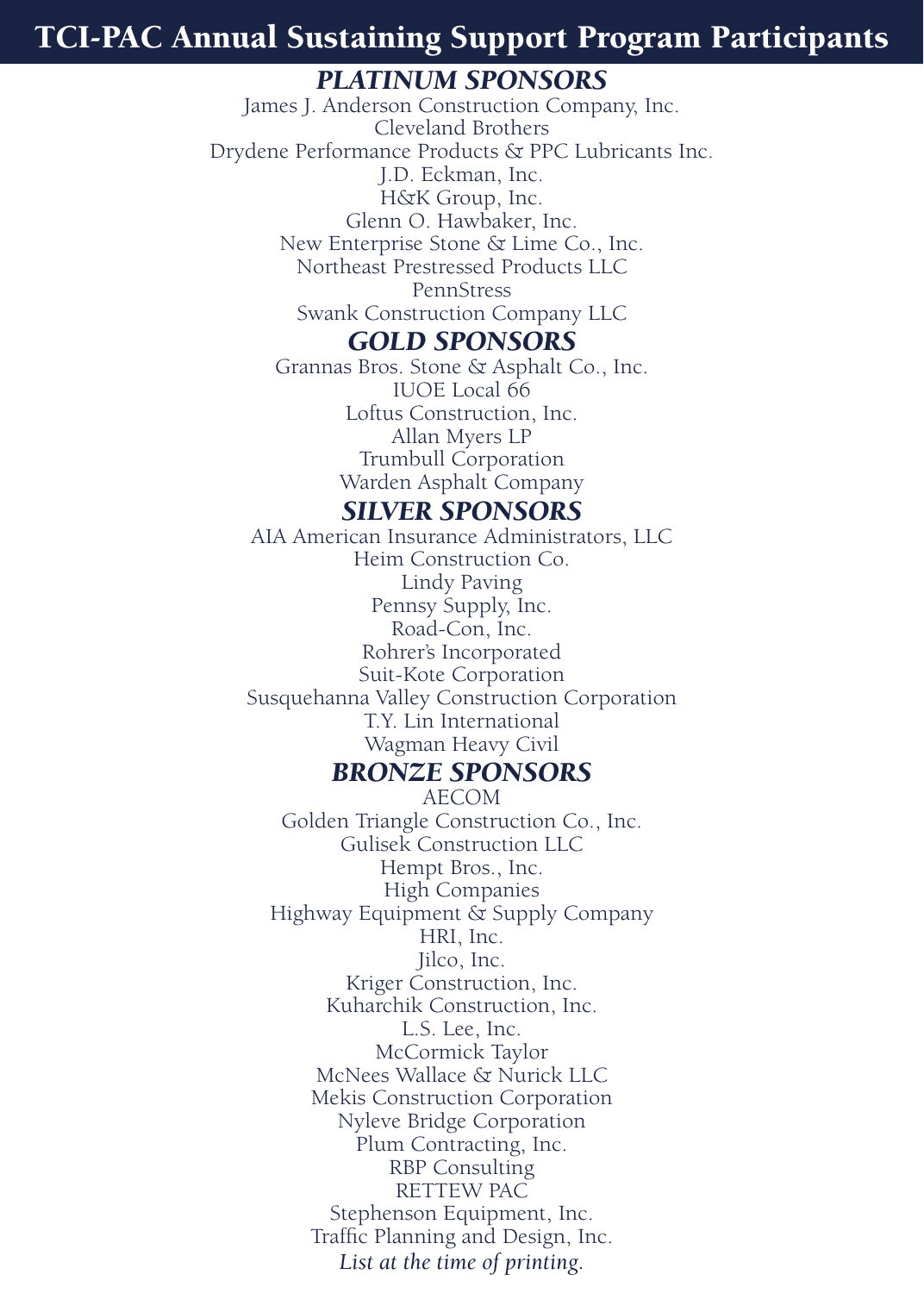# *BREAKFAST RECEPTION FOR THE TCI-PAC*

 *Wednesday, February 19, 2020*

|                                                  | $\Box$ I/we will attend as an Annual Sustaining Support Program Participant.                                                                                                              |  |
|--------------------------------------------------|-------------------------------------------------------------------------------------------------------------------------------------------------------------------------------------------|--|
| Guest names are listed on the reverse side.      |                                                                                                                                                                                           |  |
| I will attend as a Patron for \$750.             |                                                                                                                                                                                           |  |
| I will attend as a Friend for \$500.             |                                                                                                                                                                                           |  |
| $\Box$ I will attend as an Individual for \$250. |                                                                                                                                                                                           |  |
|                                                  | $\Box$ I cannot attend, but enclosed is a contribution for \$                                                                                                                             |  |
|                                                  | Make personal or PAC checks (NO CORPORATE CHECKS) payable to:<br>"TCI-PAC", 1533 Johnny's Way . West Chester, PA 19382<br>Further Information: 610.430.0271 • Email: midiesel@comcast.net |  |
|                                                  |                                                                                                                                                                                           |  |
|                                                  |                                                                                                                                                                                           |  |
|                                                  | As you want it to appear on the Sponsor Sign.                                                                                                                                             |  |
|                                                  |                                                                                                                                                                                           |  |
|                                                  |                                                                                                                                                                                           |  |
|                                                  |                                                                                                                                                                                           |  |
|                                                  |                                                                                                                                                                                           |  |
|                                                  | To make a contribution by credit card,<br>please complete the following information and return by mail or email.<br>□ Visa □ MasterCard □ American Express □ Discover                     |  |
|                                                  |                                                                                                                                                                                           |  |
|                                                  |                                                                                                                                                                                           |  |
|                                                  |                                                                                                                                                                                           |  |
|                                                  |                                                                                                                                                                                           |  |
|                                                  | All contributions benefit the TCI-PAC. The TCI-PAC only accepts personal or PAC checks.<br>Corporate or company contributions may not be accepted by law.                                 |  |